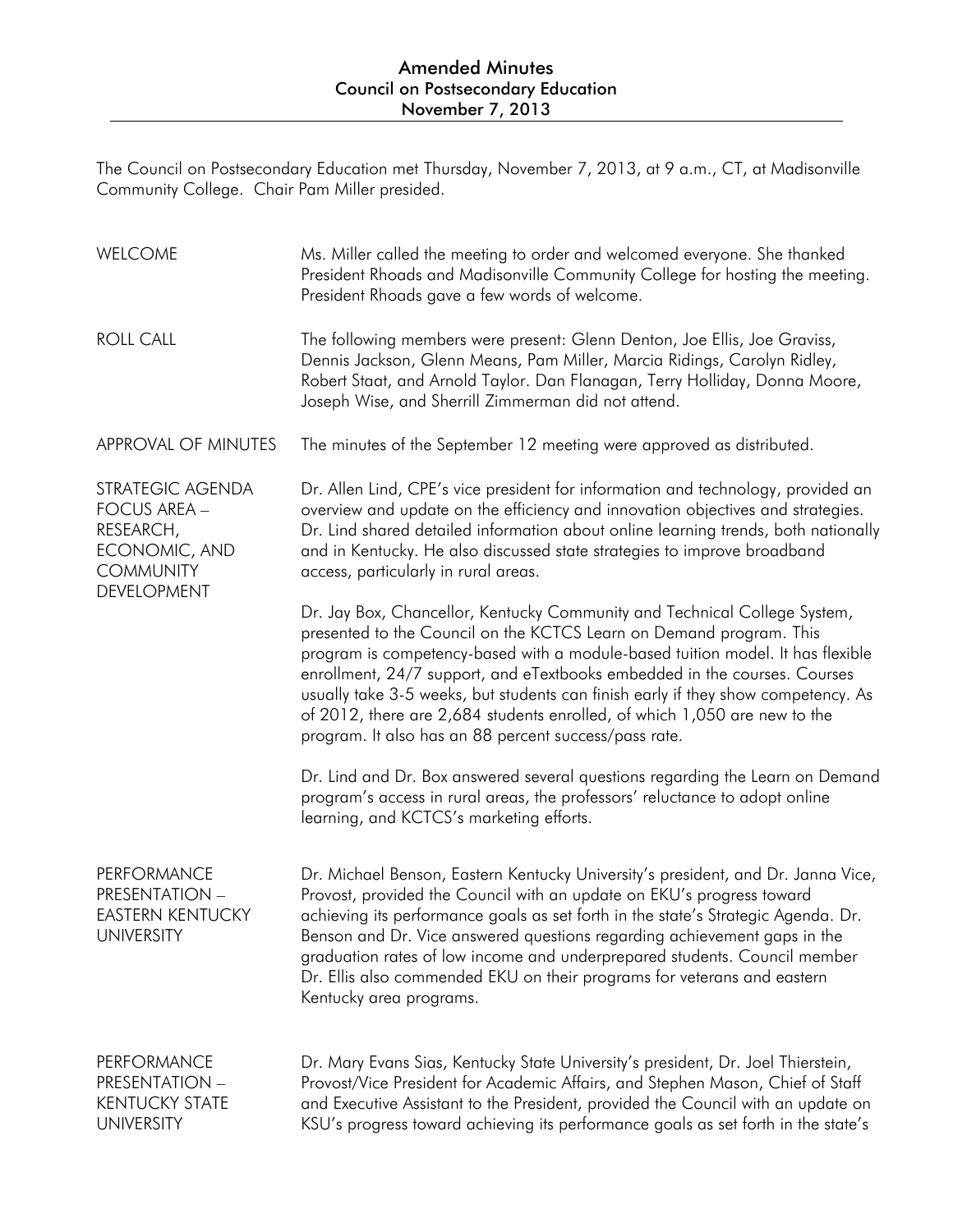|                                                                              | Strategic Agenda. Dr. Sias, Dr. Thierstein, and Mr. Mason answered several<br>questions regarding KSU's decreasing graduation rates, as well as their<br>admission and enrollment guidelines.                                                                                                                                                                                                                                                                                                                                                                                                                                                                                                                                                                                                                                                                                                                          |
|------------------------------------------------------------------------------|------------------------------------------------------------------------------------------------------------------------------------------------------------------------------------------------------------------------------------------------------------------------------------------------------------------------------------------------------------------------------------------------------------------------------------------------------------------------------------------------------------------------------------------------------------------------------------------------------------------------------------------------------------------------------------------------------------------------------------------------------------------------------------------------------------------------------------------------------------------------------------------------------------------------|
| <b>PERFORMANCE</b><br>PRESENTATION -<br>MURRAY STATE<br><b>UNIVERSITY</b>    | Dr. Tim Miller, Murray State University's interim president, Jay Morgan, Provost,<br>and Catherine Sivills, Assistant Vice President for Communications, provided the<br>Council with an update on MuSU's progress toward achieving its performance<br>goals as set forth in the state's Strategic Agenda. Dr. Miller shared their strategies<br>for their increasing graduation rates, and Council member Mr. Denton<br>commended them on their involvement in the high schools.                                                                                                                                                                                                                                                                                                                                                                                                                                      |
| 2014-16<br>POSTSECONDARY<br><b>EDUCATION BUDGET</b><br><b>RECOMMENDATION</b> | The Kentucky Postsecondary Education Improvement Act of 1997 (House Bill 1),<br>codified under KRS 164.020, authorizes the Council on Postsecondary Education<br>to submit to the Governor and General Assembly the biennial budget<br>recommendation for the postsecondary education sector and its nine institutions.<br>The 2014-16 postsecondary education budget recommendation was provided in<br>the agenda book. Details for the four specific areas of institutional operating<br>funds; strategic investment and incentive trust funds; capital investments and<br>information technology; and CPE agency budget were provided in the agenda<br>book as well.                                                                                                                                                                                                                                                |
|                                                                              | MOTION: Mr. Ellis moved that the Council approve the budget recommendation<br>as submitted for 2014-16. Ms. Ridley seconded the motion.                                                                                                                                                                                                                                                                                                                                                                                                                                                                                                                                                                                                                                                                                                                                                                                |
|                                                                              | VOTE: The motion passed.                                                                                                                                                                                                                                                                                                                                                                                                                                                                                                                                                                                                                                                                                                                                                                                                                                                                                               |
| CPE PRESIDENT'S<br><b>REPORT TO THE</b><br><b>COUNCIL</b>                    | A written report from Mr. King was distributed at the meeting. Highlights of his<br>report included Kentucky's selection for the Educator Prep program; Council staff<br>presentations to legislative committees; an award received to improve broadband<br>access in rural parts of the state; statewide efforts to increase student success and<br>closing achievement gaps; college readiness outreach efforts by GEAR UP<br>Kentucky; McDonald's campaign to encourage GED attainment (initiated by<br>Council member Joe Graviss); and CPE staff member news showing the impact<br>made in Kentucky and across the nation. Mr. King verbally reported on the Rural<br>Access Work Group implementation efforts being made and gave a SOAR<br>update. Mr. King also thanked the Budget Development Work Group and the<br>CPE Budget staff for their assistance in developing the 2014-16 budget<br>recommendation. |
| <b>COMMISSIONER OF</b><br><b>EDUCATION REPORT</b>                            | Commissioner Holliday was not available to attend the November 7 meeting. He<br>provided a written report in the agenda book.                                                                                                                                                                                                                                                                                                                                                                                                                                                                                                                                                                                                                                                                                                                                                                                          |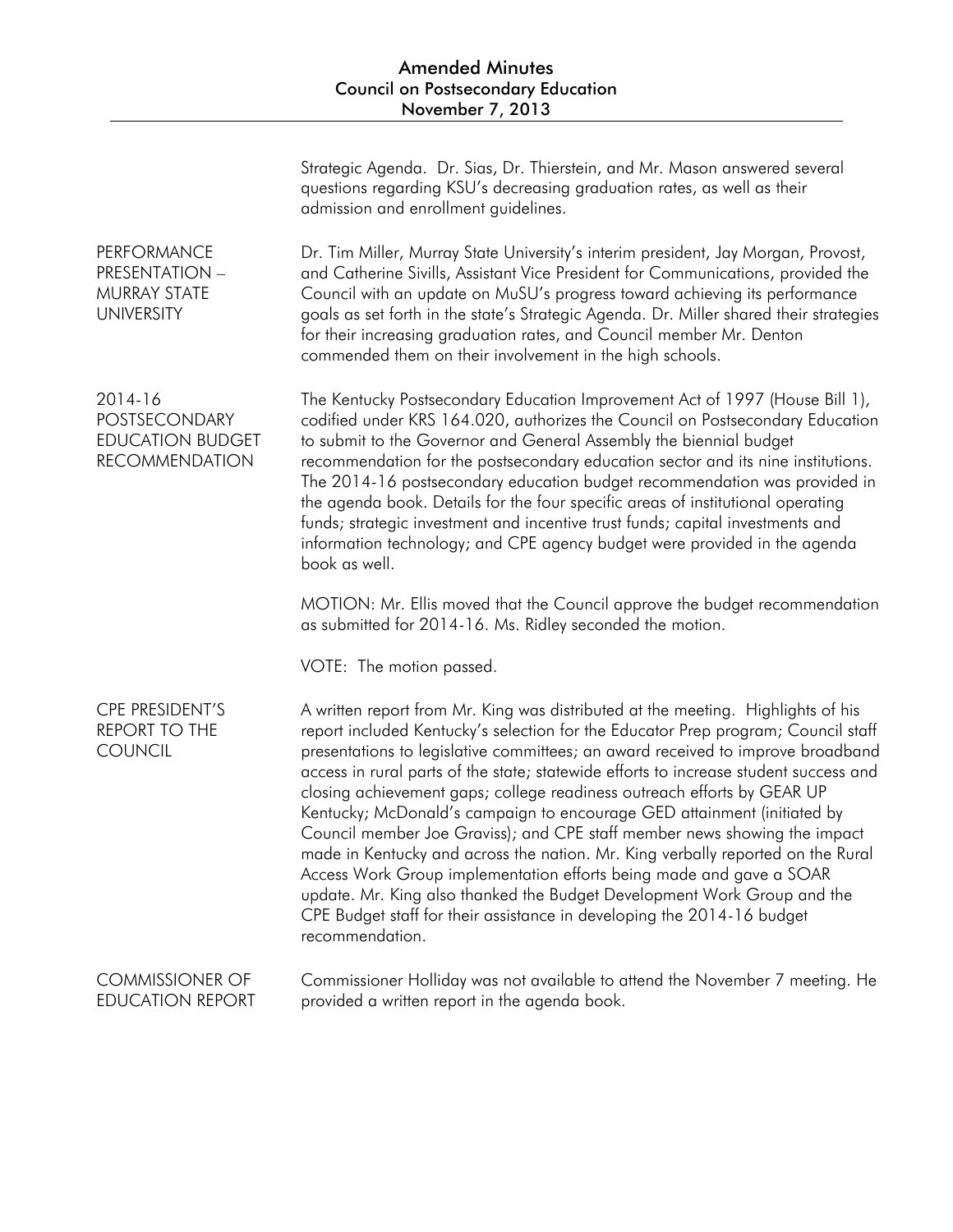| <b>IMPROVING EDUCATOR</b><br><b>QUALITY (IEQ) STATE</b><br><b>GRANT PROGRAM</b>                   | Mr. Shannon Gilkey, CPE's senior associate of P-20 and College Readiness,<br>presented the staff recommendation that the Council award federal No Child Left<br>Behind, Title II, Part A, funds in the amount of \$839,000 for January 1, 2014-<br>June 30, 2015, to support seven projects. The Improving Educator Quality State<br>Grant Program awards grants to partnerships that deliver research-based<br>professional development programs to P-12 teachers. To be eligible, a<br>partnership must include a postsecondary institution's school of arts and sciences<br>and its teacher preparation program, as well as at least one high-need local<br>school district. The program enables states to fund training for teachers and<br>administrators in any core academic subject. |
|---------------------------------------------------------------------------------------------------|----------------------------------------------------------------------------------------------------------------------------------------------------------------------------------------------------------------------------------------------------------------------------------------------------------------------------------------------------------------------------------------------------------------------------------------------------------------------------------------------------------------------------------------------------------------------------------------------------------------------------------------------------------------------------------------------------------------------------------------------------------------------------------------------|
|                                                                                                   | MOTION: Mr. Denton moved that the Council approve the staff<br>recommendation to award federal No Child Left Behind, Title II, Part A, funds in<br>the amount of \$839,000 for January 1, 2014-June 30, 2015, to support seven<br>projects. Mr. Means seconded the motion.                                                                                                                                                                                                                                                                                                                                                                                                                                                                                                                   |
|                                                                                                   | VOTE: The motion passed.                                                                                                                                                                                                                                                                                                                                                                                                                                                                                                                                                                                                                                                                                                                                                                     |
| NEW ACADEMIC<br>PROGRAMS: MURRAY<br>STATE UNIVERSITY AND<br>WESTERN KENTUCKY<br><b>UNIVERSITY</b> | Dr. Aaron Thompson presented the staff recommendation that the Council<br>approve the Doctor of Education P-20 and Community Leadership and the<br>Master of Arts in Postsecondary Education Administration at Murray State<br>University; and the Bachelor of Arts in Chinese and the Bachelor of Arts in<br>Arabic at Western Kentucky University. Jay Morgan, Provost at Murray State<br>University, and Gordon Emslie, Provost at Western Kentucky University, were at<br>the table to answer questions.                                                                                                                                                                                                                                                                                 |
|                                                                                                   | MOTION: Ms. Ridley moved that the Council approve the Doctor of Education<br>P-20 and Community Leadership and the Master of Arts in Postsecondary<br>Education Administration at Murray State University. Mr. Means seconded the<br>motion.                                                                                                                                                                                                                                                                                                                                                                                                                                                                                                                                                 |
|                                                                                                   | VOTE: The motion passed.                                                                                                                                                                                                                                                                                                                                                                                                                                                                                                                                                                                                                                                                                                                                                                     |
|                                                                                                   | MOTION: Mr. Taylor moved that the Council approve the Bachelor of Arts in<br>Chinese and the Bachelor of Arts in Arabic at Western Kentucky University. Mr.<br>Jackson seconded the motion.                                                                                                                                                                                                                                                                                                                                                                                                                                                                                                                                                                                                  |
|                                                                                                   | VOTE: The motion passed.                                                                                                                                                                                                                                                                                                                                                                                                                                                                                                                                                                                                                                                                                                                                                                     |
| 13 KAR 3:050 GED®<br><b>ELIGIBILITY</b><br><b>REQUIREMENTS</b>                                    | Mr. Travis Powell, CPE's general counsel, and Rae Smith, CPE's associate of<br>Kentucky Adult Education, presented the staff recommendation that the Council<br>approve the proposed response to the public comments received on the<br>proposed amendment to 13 KAR 3:050, and that the regulation not be amended<br>in response. At its September 12, 2013, meeting, the Council approved a<br>proposed amendment to 13 KAR 3:050, which sets forth the eligibility<br>requirements for individuals to take the GED® exam. The proposed amendment<br>was filed with the regulations compiler on September 13, 2013. A public                                                                                                                                                               |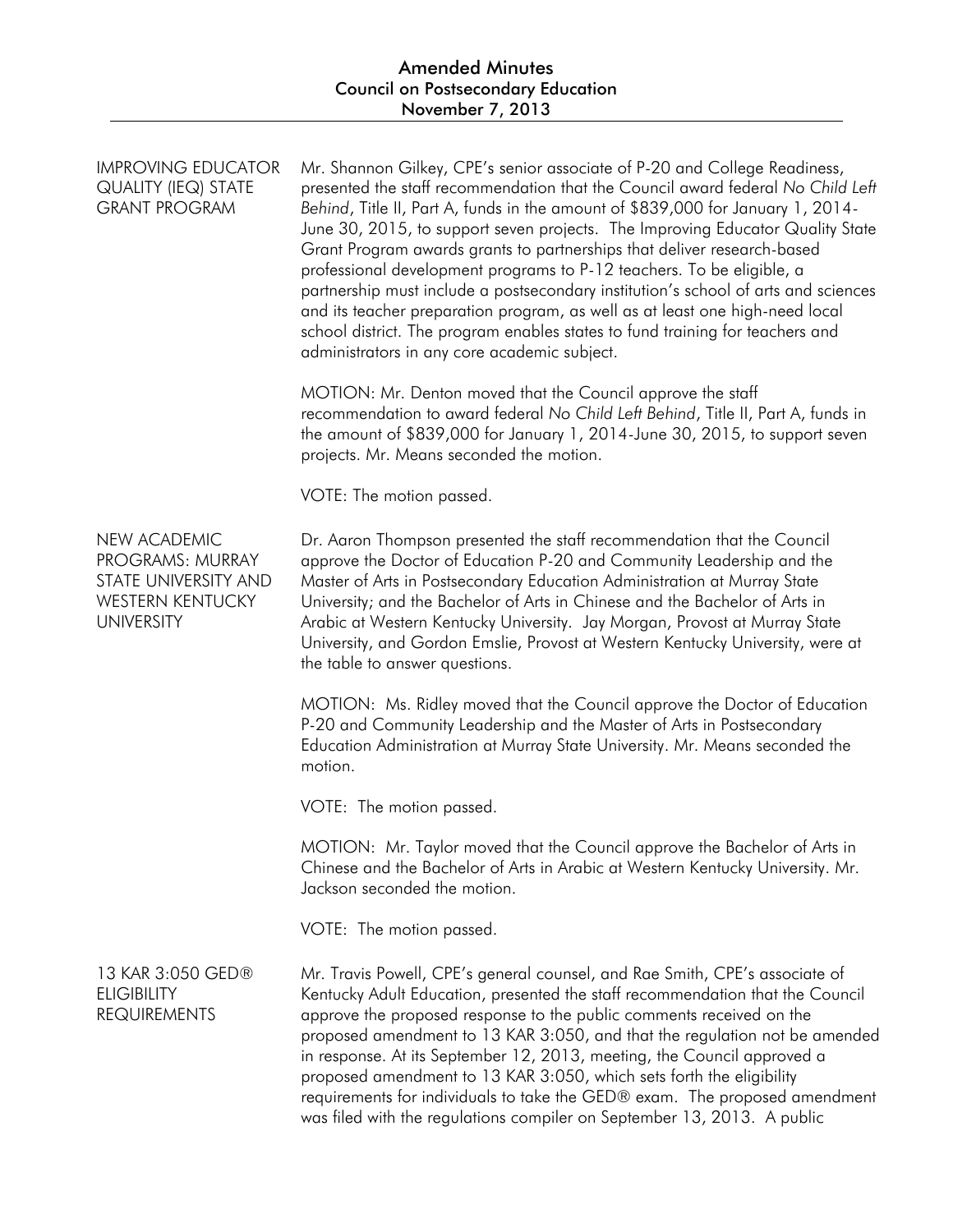|                                                                    | hearing was scheduled for October 22, 2013, but there were no requests to<br>attend and therefore the hearing was cancelled. However, written comments<br>were received before the October 31, 2013, deadline and were reprinted in the<br>Statement of Consideration included in the agenda book. Staff responses to<br>those comments were also included in the agenda book. Based on the comments<br>received, which seek to prohibit adults from certifying GED® test ready through<br>online examination, the CPE staff recommended that the regulation not be<br>amended in response.                                                                                                                                                                                                                                                                            |
|--------------------------------------------------------------------|------------------------------------------------------------------------------------------------------------------------------------------------------------------------------------------------------------------------------------------------------------------------------------------------------------------------------------------------------------------------------------------------------------------------------------------------------------------------------------------------------------------------------------------------------------------------------------------------------------------------------------------------------------------------------------------------------------------------------------------------------------------------------------------------------------------------------------------------------------------------|
|                                                                    | MOTION: Mr. Denton moved that the Council approve the proposed response<br>to the public comments received on the proposed amendment to 13 KAR 3:050,<br>and that the regulation not be amended in response. Mr. Graviss seconded the<br>motion.                                                                                                                                                                                                                                                                                                                                                                                                                                                                                                                                                                                                                       |
|                                                                    | VOTE: The motion passed.                                                                                                                                                                                                                                                                                                                                                                                                                                                                                                                                                                                                                                                                                                                                                                                                                                               |
| ANNUAL ASSESSMENT:<br>2014-15 DEGREE<br><b>PROGRAM STATUS</b>      | Dr. Rana Johnson, CPE's chief diversity officer, presented the Committee on<br>Equal Opportunities recommendation in regards to the annual assessment. At the<br>October 21, 2013, meeting, the Council's Committee on Equal Opportunities<br>(CEO) voted to recommend that the Council on Postsecondary Education allow<br>each public postsecondary institution to maintain its 2013 new degree program<br>eligibility status for 2014. The basis for the recommendation is that a year is<br>needed for Council and institutional staff to allow clarification/application of the<br>new definitions established by the federal government, under IPEDS (Integrated<br>Postsecondary Education Data System). Furthermore, Council staff will determine<br>how the established definitions will impact the assessment of institutional<br>workforce diversity goals. |
|                                                                    | MOTION: Mr. Means moved that the Council allow each public postsecondary<br>institution to maintain its 2013 new degree program eligibility status for 2014,<br>and direct the next evaluation of equal opportunity goals, as required by KRS<br>164.020(19) and implemented through 13 KAR 2:060, to be conducted for<br>calendar year 2015. Mr. Ellis seconded the motion.                                                                                                                                                                                                                                                                                                                                                                                                                                                                                           |
|                                                                    | VOTE: The motion passed.                                                                                                                                                                                                                                                                                                                                                                                                                                                                                                                                                                                                                                                                                                                                                                                                                                               |
| <b>COMMITTEE ON</b><br><b>EQUAL OPPORTUNITIES</b><br><b>REPORT</b> | Dr. Johnson provided a report from the Committee on Equal Opportunities. The<br>report included the 2014 meeting schedule; a status report on the Governor's<br>Minority Student College Preparation Program; an update on the SREB Doctoral<br>Scholars program; and an update regarding Kentucky Latino Education<br>Alliance's participation in the Lumina Latino Student Success Annual meeting in<br>Washington, DC.                                                                                                                                                                                                                                                                                                                                                                                                                                              |
|                                                                    | Dr. Johnson invited Council members to attend the next CEO meeting on<br>January 28 <sup>th</sup> at the CPE offices.                                                                                                                                                                                                                                                                                                                                                                                                                                                                                                                                                                                                                                                                                                                                                  |
|                                                                    | Council member, Mr. Taylor, provided an overview of the discussions at the CEO                                                                                                                                                                                                                                                                                                                                                                                                                                                                                                                                                                                                                                                                                                                                                                                         |
|                                                                    |                                                                                                                                                                                                                                                                                                                                                                                                                                                                                                                                                                                                                                                                                                                                                                                                                                                                        |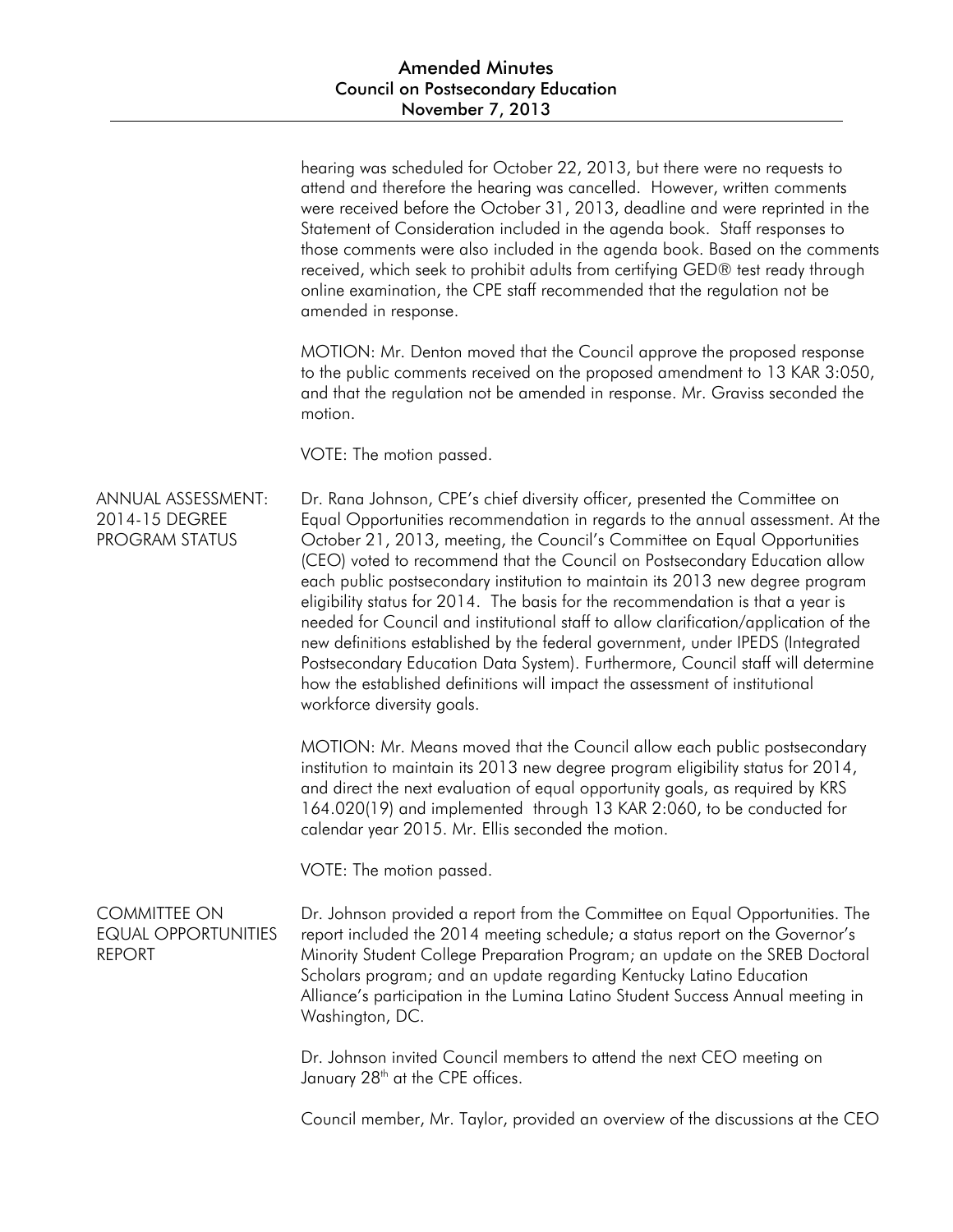|                                                                                        | meeting regarding assisting struggling institutions to better their diversity<br>programs. He stated that he and the CEO wanted to go on record requesting<br>that the CEO favor the Council instructing Dr. Thompson and Dr. Johnson to<br>develop a plan for assisting the institutions in the manner similar to the process<br>used to support Madisonville Community College in their waiver request in<br>2012. Mr. King provided some background on the need and formation for the<br>CEO, and stated that the committee in part was responsible for ensuring the<br>institutions comply with the state statute to meet their diversity requirements, and<br>to correct the results of the findings that stated the institutions were intentionally<br>segregated. As a result of the "Madisonville experience", the CEO is now<br>developing a more comprehensive plan for assisting institutions that are<br>struggling to meet their diversity goals. Dr. Thompson states the institutional<br>provosts are on board to create a more comprehensive effort that focuses on<br>closing achievement gaps. Dr. Ellis and Ms. Miller thanked President King, Mr.<br>Taylor, and Mr. Thompson for the background information. No council members<br>objected to developing a more comprehensive plan, or the CEO's efforts.<br>Dr. Rhoads later spoke to the Council about their summer Boost program. |
|----------------------------------------------------------------------------------------|------------------------------------------------------------------------------------------------------------------------------------------------------------------------------------------------------------------------------------------------------------------------------------------------------------------------------------------------------------------------------------------------------------------------------------------------------------------------------------------------------------------------------------------------------------------------------------------------------------------------------------------------------------------------------------------------------------------------------------------------------------------------------------------------------------------------------------------------------------------------------------------------------------------------------------------------------------------------------------------------------------------------------------------------------------------------------------------------------------------------------------------------------------------------------------------------------------------------------------------------------------------------------------------------------------------------------------------------------------------------------------------------------------|
| <b>FOR THE GREATER</b><br><b>GOOD: HOW KYVL</b><br>STRIVES TO SERVE<br><b>KENTUCKY</b> | Dr. Lind presented an update on the Kentucky Virtual Library and how it strives to<br>serve Kentucky. The Kentucky Virtual Library provides leadership to the library<br>community of the Commonwealth through sharing financial and human<br>resources, best practices in service and resource sharing, and coordinating<br>statewide, P20 delivery of digital content to serve education, workforce, and the<br>citizenry. KYVL successfully brings together colleges and universities, schools,<br>and public libraries to lower costs and improve efficiencies through joint<br>purchasing of services and acquisitions of content. KYVL is available to all<br>Kentuckians and regularly serves over 1.8 million people from the 1,500<br>designated locations of its 300 cost-sharing member organizations. Through its<br>economies of scale, KYVL is highly cost efficient and effective, and it ensures<br>equity of access for all to its valuable resources.                                                                                                                                                                                                                                                                                                                                                                                                                                    |
|                                                                                        | Dr. Lind answered questions regarding the KYVL's usage within the Kentucky<br>prison system and how KYVL was presented in the budget request.                                                                                                                                                                                                                                                                                                                                                                                                                                                                                                                                                                                                                                                                                                                                                                                                                                                                                                                                                                                                                                                                                                                                                                                                                                                              |
| <b>TUITION SETTING</b><br><b>PROCESS</b>                                               | The Council's Tuition and Mandatory Fee Policy used to guide the tuition-setting<br>process last year was presented in the agenda book. The process contained five<br>fundamental policy objectives: (1) funding adequacy; (2) shared benefits and<br>responsibility; (3) affordability and access; (4) attracting and importing talent;<br>and (5) effective use of resources. Ms. Miller appointed a Tuition Review<br>Committee to review the current policy, develop a tuition setting timeline, and<br>make recommendations regarding tuition and mandatory fee ceilings to the full<br>Council. The members appointed to this committee are Glenn Denton, Joe Ellis,<br>Glenn Means, Robert Staat, Arnold Taylor, and Sherrill Zimmerman.                                                                                                                                                                                                                                                                                                                                                                                                                                                                                                                                                                                                                                                            |
| 15 TO FINISH<br><b>CAMPAIGN</b>                                                        | Ms. Lee Nimocks, Vice President for Operations and Senior Policy Advisor, and<br>Ms. Sue Patrick, CPE's director of Communications, presented on the statewide                                                                                                                                                                                                                                                                                                                                                                                                                                                                                                                                                                                                                                                                                                                                                                                                                                                                                                                                                                                                                                                                                                                                                                                                                                             |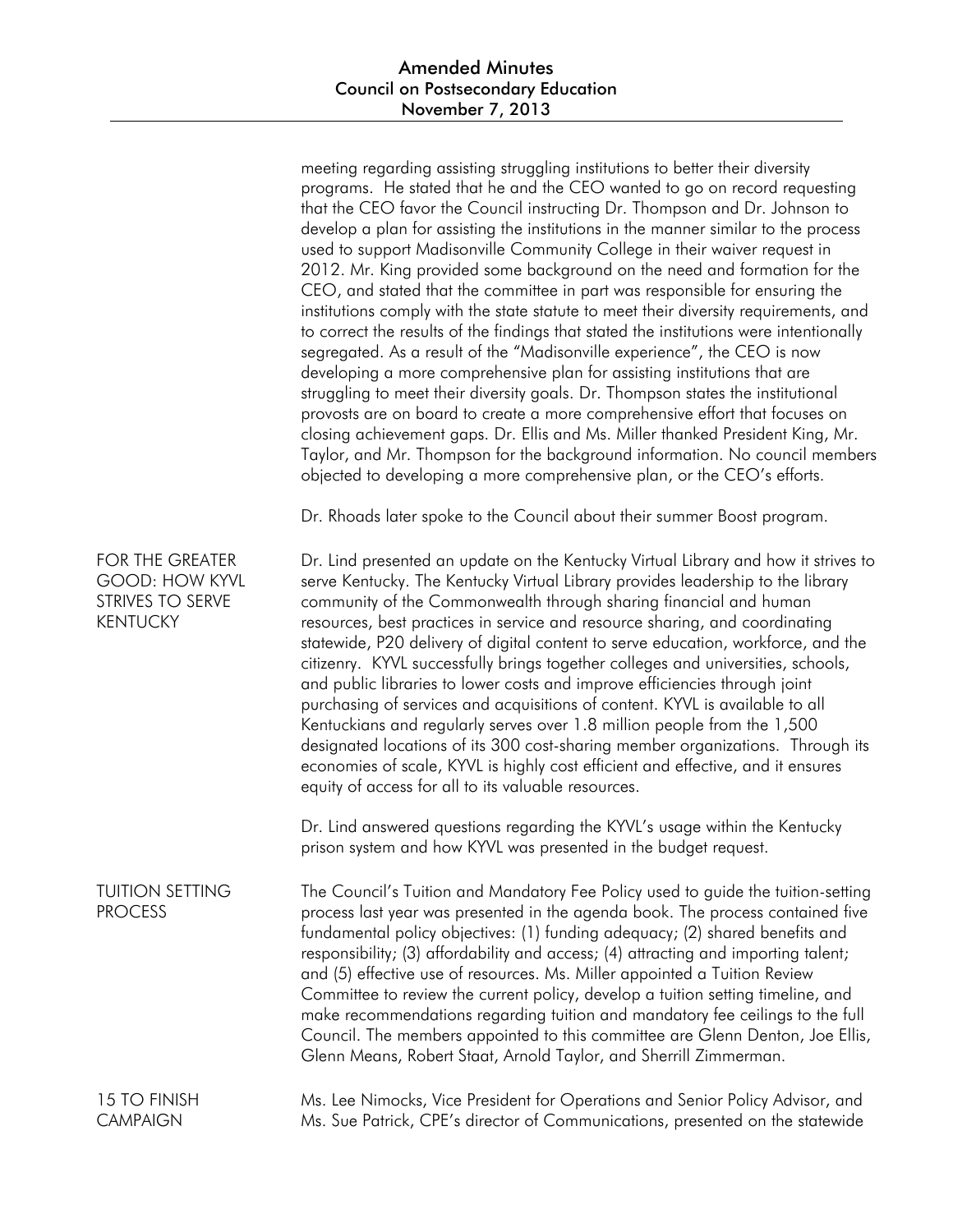|                                                  | communications and marketing campaign to promote on-time graduation.<br>Called 15 to Finish, the campaign will kick-off Wednesday, January 8, 2014, at<br>a press event scheduled at 11:30 a.m. ET in the Capitol Rotunda. The purpose<br>of the campaign is to encourage students to complete 15 credit hours per<br>semester, or 30 credits per year. It will also inform parents and families, high<br>school teachers, guidance counselors, and campus advisors of the benefits of 15<br>credits a semester.                                                                                                                                                                                                                                                                                                                                                                                                                                           |
|--------------------------------------------------|------------------------------------------------------------------------------------------------------------------------------------------------------------------------------------------------------------------------------------------------------------------------------------------------------------------------------------------------------------------------------------------------------------------------------------------------------------------------------------------------------------------------------------------------------------------------------------------------------------------------------------------------------------------------------------------------------------------------------------------------------------------------------------------------------------------------------------------------------------------------------------------------------------------------------------------------------------|
| ANNUAL<br><b>ACCOUNTABILITY</b><br><b>REPORT</b> | The 2011-12 Accountability Report was distributed at the meeting. The report will<br>be discussed in more detail at the CPE retreat in February 2014.                                                                                                                                                                                                                                                                                                                                                                                                                                                                                                                                                                                                                                                                                                                                                                                                      |
| <b>COMMITTEE</b><br><b>APPOINTMENTS</b>          | Ms. Miller appointed a nominating committee to present nominations for Council<br>chair and vice chair at the February 14, 2014, meeting. The appointments will<br>be one-year terms, from February 14, 2014, to January 31, 2015. The following<br>members were appointed to this committee: Joe Graviss, Donna Moore, and<br>Marcia Ridings. Donna Moore will chair this committee.                                                                                                                                                                                                                                                                                                                                                                                                                                                                                                                                                                      |
| <b>REPORTS FROM</b><br><b>INSTITUTIONS</b>       | Reports from the institutions were provided in the agenda book.                                                                                                                                                                                                                                                                                                                                                                                                                                                                                                                                                                                                                                                                                                                                                                                                                                                                                            |
| <b>OTHER BUSINESS</b>                            | After requests from two university presidents and the Council, Mr. King proposed<br>a resolution regarding the 2014-16 postsecondary education budget<br>recommendation. The resolution stated:                                                                                                                                                                                                                                                                                                                                                                                                                                                                                                                                                                                                                                                                                                                                                            |
|                                                  | The Council on Postsecondary Education expresses its unqualified<br>support for the 2014-2016 Postsecondary Education Budget<br>Recommendation and particularly the development of funding<br>requests for strategic investments in addition to the traditional base<br>funding.                                                                                                                                                                                                                                                                                                                                                                                                                                                                                                                                                                                                                                                                           |
|                                                  | The Council hereby resolves that, as a result of budget deliberations<br>over the past year, it is evident that there is a need for the<br>development of a comprehensive funding model that aligns the<br>Commonwealth's investment in postsecondary education with the<br>Commonwealth's postsecondary education policy objectives. As such,<br>the Council president is hereby directed to establish a working group<br>that, at minimum, includes leadership of each of the public<br>universities and KCTCS and members of this Council, for the purpose<br>of developing a comprehensive model for the allocation of state<br>General Fund appropriations for institutional operations that<br>incorporates elements of campus performance, mission, and<br>enrollment as well as any other components as determined through<br>the process. The new model shall be developed for implementation<br>in the 2016-2018 biennial budget recommendation. |

MOTION: Mr. Denton moved that the Council accept the resolution as drafted.